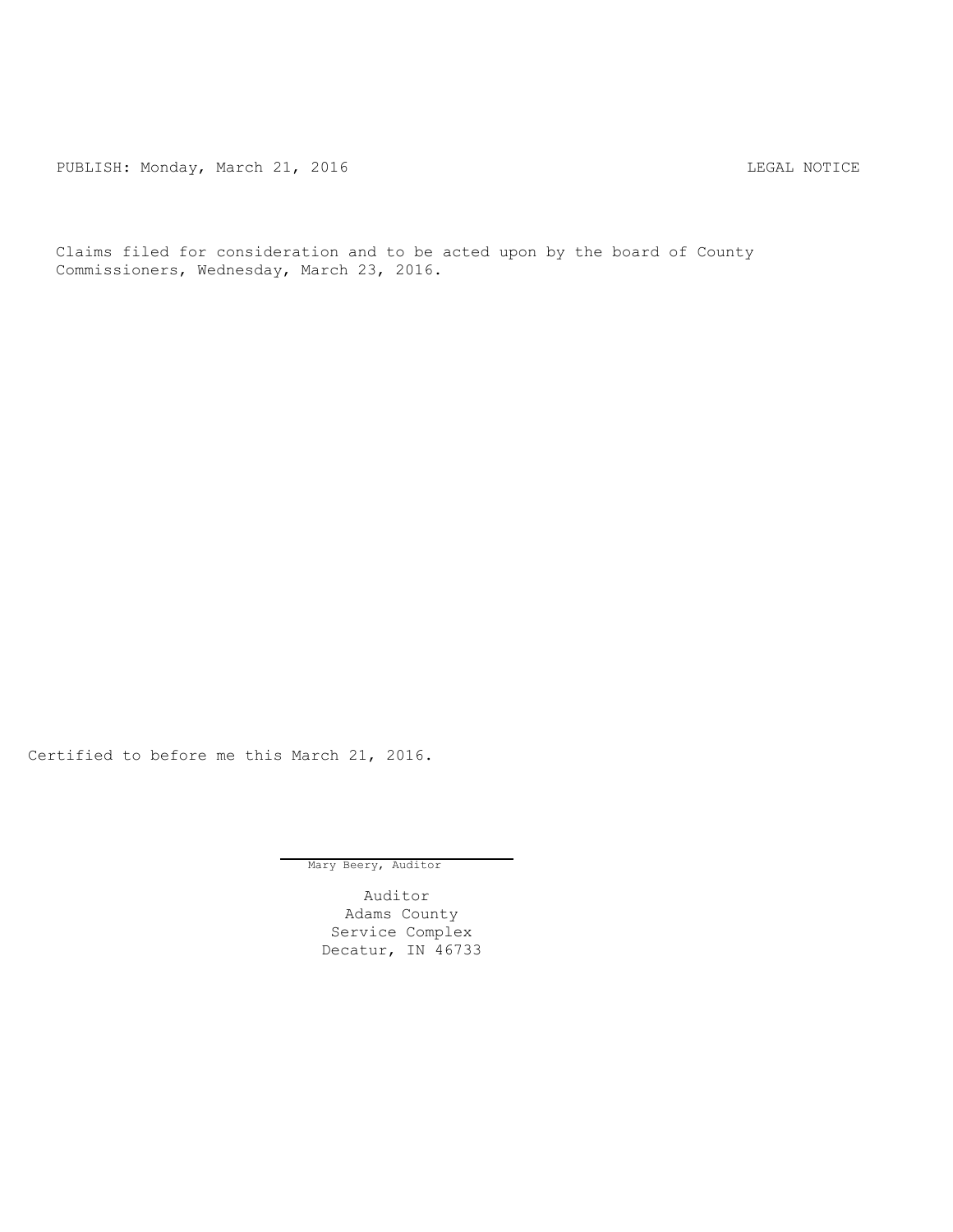

## **Claims Docket for Newspaper Adams County, Indiana**

## For Period: **2/25/2016** to **3/9/2016**

*313 W. Jefferson St. Decatur, IN 46733 (219) 724-2600*

Date Claims to be Paid: **3/23/2016**

| <b>Vendor</b>                            | Amount    | <b>Vendor</b>                     | Amount   |
|------------------------------------------|-----------|-----------------------------------|----------|
| Adams Memorial Hospital                  | 1,957.97  | Adams County Solid Waste          | 8.86     |
| <b>Appraisal Research Corporation</b>    | 9,592.51  | Arnold Lumber Co., Inc.           | 5.84     |
| Berne Ready Mix                          | 2,308.70  | Berne Tri-Weekly News             | 349.98   |
| Suburban Propane LP                      | 25.50     | <b>BSN</b> Sports Inc             | 734.76   |
| Butler, Fairman, & Seufert               | 3,275.00  | Chet's Pest Control               | 30.00    |
| Cintas Location #338                     | 54.35     | City Of Decatur                   | 2,773.81 |
| Decatur True Value                       | 1,202.92  | <b>Complete Printing Service</b>  | 347.00   |
| Dealership Holdings LLC                  | 506.78    | Craigville Telephone Comp         | 119.00   |
| Decatur Daily Democrat                   | 179.61    | <b>Decatur Dental Services</b>    | 314.60   |
| Decatur Tire Center                      | 521.00    | Douglas L. Bauman                 | 445.35   |
| Everett Refrigeration & E                | 106.14    | Gordon Food Service               | 2,360.99 |
| H M L, Inc.                              | 90.00     | The Janitors Supply Company, Inc. | 291.04   |
| Joe Spaulding                            | 141.68    | Kiess Electric                    | 520.71   |
| Lehman Feed Mill                         | 1,463.75  | Mark S. Gresla, MD                | 420.25   |
| Michael Todd And Company                 | 683.41    | Monroe Water Department           | 263.30   |
| Moser Motor Sales, Inc.                  | 330.52    | Patrick R Miller                  | 53.45    |
| Portland Motor Parts, Inc.               | 75.98     | Quill Corporation                 | 23.99    |
| Roto-Rooter                              | 200.00    | Selking International             | 2,800.28 |
| <b>Shifferly Dodge</b>                   | 184.95    | Stone-Street Quarries, Inc.       | 789.85   |
| Top Supply Company LLP                   | 1,632.35  | <b>Tractor Supply Credit Plan</b> | 64.93    |
| Two Brothers Restaurant                  | 155.18    | Underground Pipe & Valve,         | 165.00   |
| Welder Services, Inc.                    | 38.90     | Chris Faulkner                    | 3,835.00 |
| Burry, Herman, Miller & Brown, P.C.      | 23,746.32 | CenturyLink                       | 644.22   |
| Adams County Automotive Supply, Inc.     | 554.60    | Affolder Implement Sales, Inc.    | 38.15    |
| South Adams Community Schools            | 549.61    | Tom Magnan                        | 36.50    |
| Purdue University                        | 421.52    | Bauman Upholstery, Inc.           | 181.00   |
| Waste Management                         | 327.42    | B Secure Alarm Systems, Inc.      | 515.86   |
| Don Myers Plumbing                       | 262.09    | Steven M Darling Rev Liv Tr       | 570.00   |
| Nussbaum Transmission Ser                | 100.00    | Indiana Recorders Association     | 733.04   |
| Bob's Locksmith Shop                     | 65.00     | Sam's Engine Clinic               | 112.95   |
| C & S Accessories                        | 550.00    | Deborah S. Stimpson               | 228.00   |
| Zurcher's Best-One Tire & Auto Care, Inc | 249.12    | Kristina Nichols                  | 146.89   |
| Charles M. Tooley                        | 351.12    | Work Wear Express                 | 119.98   |
| <b>Expert Transmission</b>               | 190.44    | Harvest Land Co-op                | 3,591.65 |
| Wal-Mart                                 | 97.34     | Adams County Truck Repair, Inc.   | 1,017.45 |
| Advanced Imaging Solutions, Inc.         | 49.65     | Thomas R Krueckeberg              | 152.46   |
| <b>ERS Wireless Communications</b>       | 162.50    | Michael G. Werling                | 610.00   |
| Connie Ellenberger                       | 150.00    | Troyer's Market LLC               | 3,218.09 |
| Gledhill Road Machinery Company          | 128.75    | Kendall Electric, Inc.            | 36.96    |
| McKesson Medical - Surgical              | 527.64    | Alpine Falls, Inc.                | 45.94    |
| Forms Management Group, Inc.             | 473.72    | Deborah A. Schantz                | 449.40   |
| Indiana Vital Records Association        | 60.00     | PC Mall-Gov                       | 3,266.04 |
| Verizon Wireless                         | 1,774.21  | <b>Stationair's Express</b>       | 880.58   |
| Landon Patterson                         | 163.38    | Karla Marbach                     | 663.00   |
| Holly L. Degitz                          | 133.11    | Schwartz Steel LLC                | 524.65   |
| CDW Government, Inc.                     | 1,219.81  | J. Lewis Small Company            | 93.00    |
| Personal Touch Specialities & Gifts      | 136.63    | Petro Reporting Service, Inc.     | 222.80   |
| Microvote General Corporation            | 9,500.00  | Cintas Location #G64              | 207.87   |